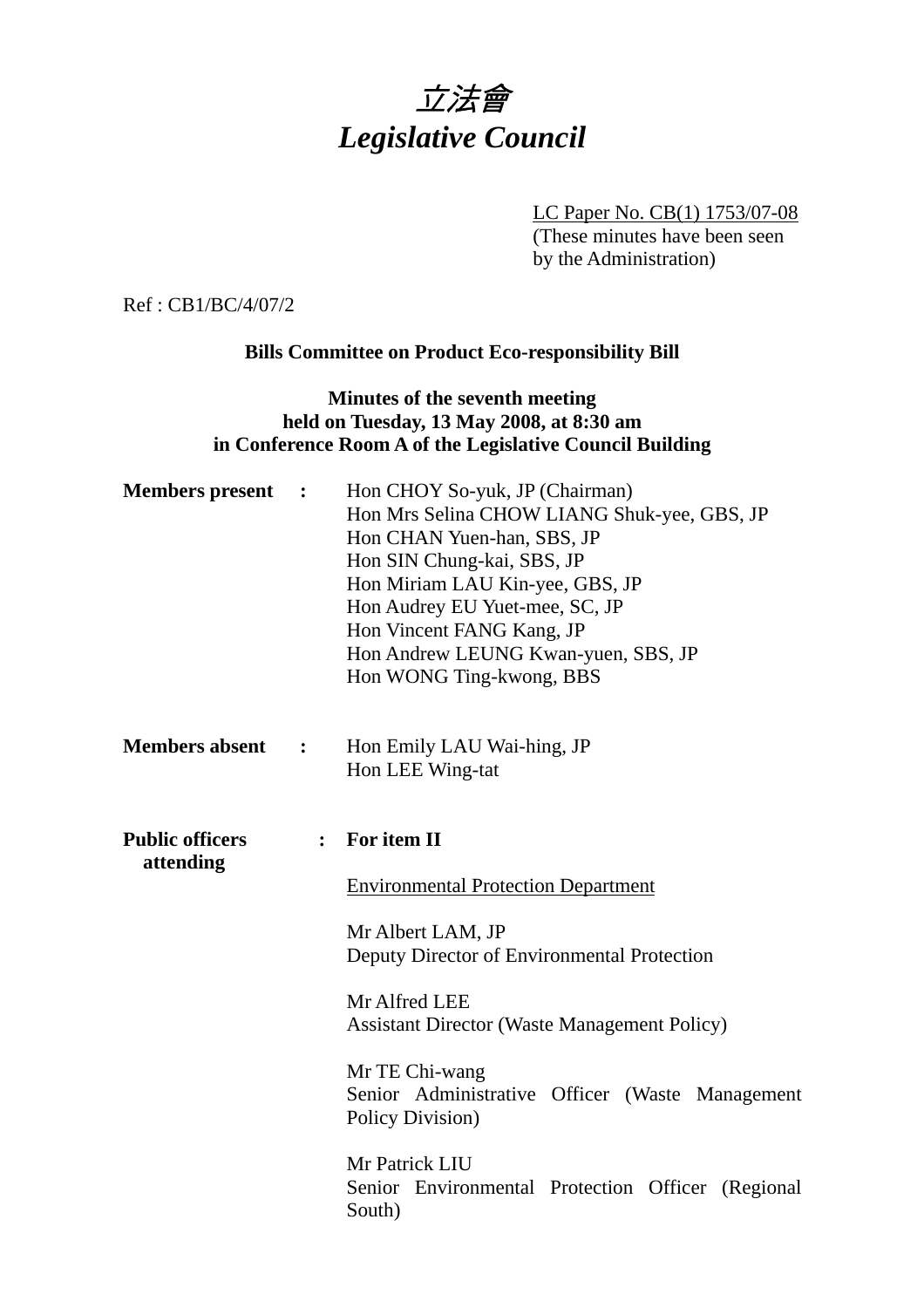#### Department of Justice

Miss Shandy LIU Senior Government Counsel Law Drafting Division

| <b>Clerk in attendance:</b> | Miss Becky YU                |
|-----------------------------|------------------------------|
|                             | Chief Council Secretary (1)1 |

**Staff in attendance :** Miss Kitty CHENG Assistant Legal Adviser 5

> Mrs Mary TANG Senior Council Secretary (1)2

#### **I Confirmation of minutes**

l

(LC Paper No. CB(1) 1487/07-08 -- Minutes of the meeting held on 15 April 2008)

The minutes of the meeting held on 15 April 2008 were confirmed.

| $\mathbf{I}$ | <b>Meeting with the Administration</b>     |                                            |
|--------------|--------------------------------------------|--------------------------------------------|
|              | (LC Paper No. CB(1) $1391/07-08(01)$ --    | List of follow-up actions arising          |
|              |                                            | discussion<br>the<br>from<br><sub>on</sub> |
|              |                                            | 15 April 2008                              |
|              | LC Paper No. CB $(1)$ 1489/07-08 $(01)$ -- | Administration's<br>response<br>to         |
|              |                                            | items 1 to 3 of LC Paper No.               |
|              |                                            | $CB(1)$ 1391/07-08(01)                     |
|              | LC Paper No. CB(1) $1489/07-08(02)$ --     | List of follow-up actions arising          |
|              |                                            | discussion<br>the<br>from<br><sub>on</sub> |
|              |                                            | 29 April 2008                              |
|              | LC Paper No. CB(1) 1489/07-08(03) --       | Administration's response of LC            |
|              |                                            | Paper No. CB(1) 1489/07-08(01)             |
|              | LC Paper No. CB(1) 1489/07-08(04) --       | Examples of overseas legislative           |
|              |                                            | provisions prepared by the Legal           |
|              |                                            | Service Division for reference of          |
|              |                                            | the Bills Committee                        |

2. The Bills Committee deliberated (Index of proceedings attached at **Annex A**).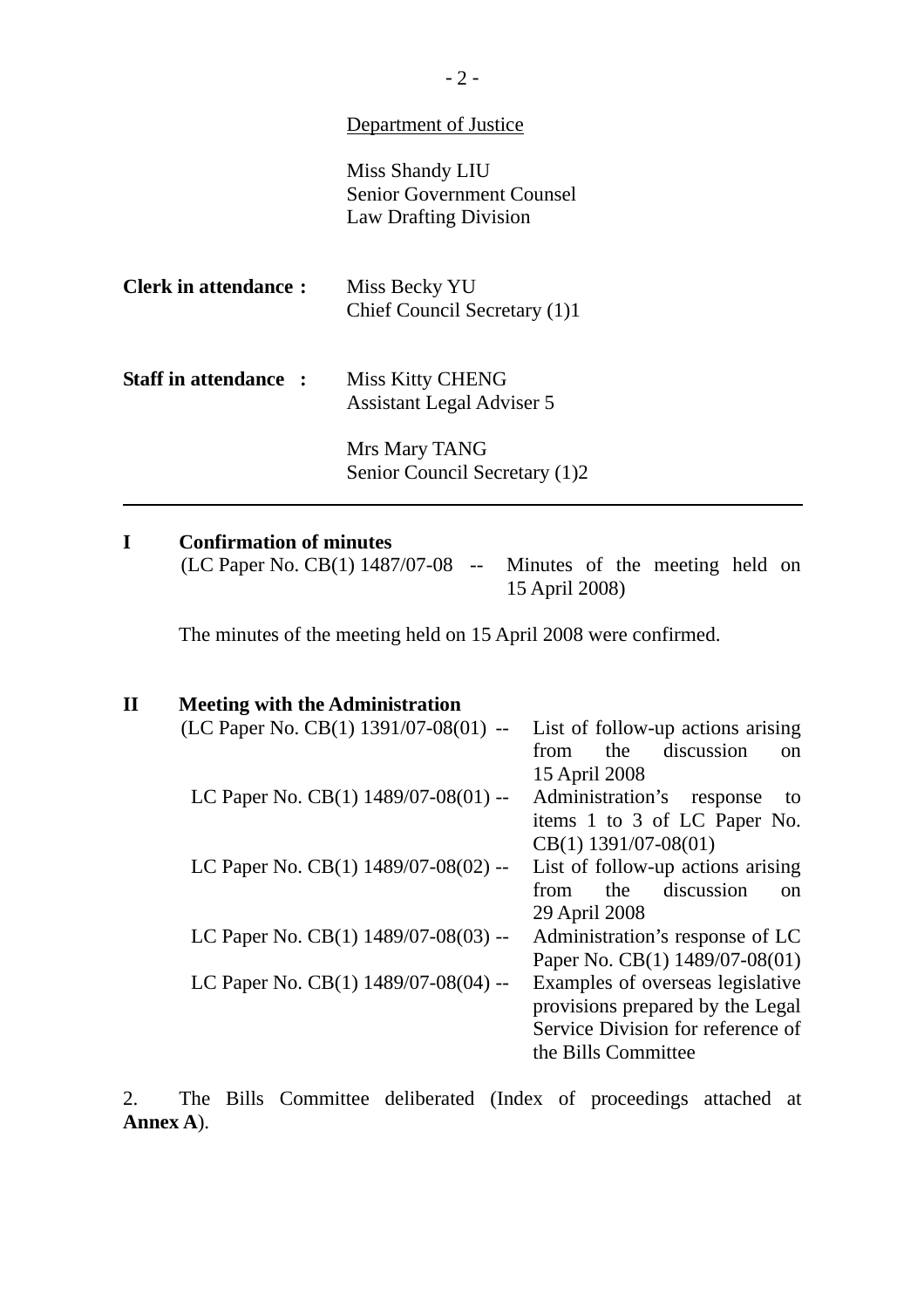# $Action$   $-3 -$

- 3. The Administration was requested to
	- (a) consider including "polluter-pays principle" in clause 2(1)(b) to require relevant parties to share the responsibility to minimize the environmental impact of certain types of products. To also consider replacing the last "and" in clause  $2(1)(b)$  with "or" to reflect more accurately the different responsibilities of different parties;
	- (b) advise the criteria for appointment and the minimum ranking of "authorized officer" under clause 3. Reference should be made to other recently enacted environmental legislation in respect of appointment of authorized officer;
	- (c) consider combining Part 2 and Part 3 of the Bill such that all the provisions confined only to plastic shopping bags. To also conduct an overhaul of the Bill to delete any provisions which were not relevant to the implementation of product responsibility scheme on plastic shopping bags:
	- (d) advise the reasons for the arrangement under clause 6(3) for an authorized officer to take with him such persons as he reasonably required to assist him in the performance of a function under the Bill. To also advise how "reasonably requires" could be qualified and whether similar provision could be found in other existing legislation;
	- (e) review the extensive power under clause  $7(1)(b)$  which required a person to provide all reasonable assistance, information or explanations in connection with any record or document kept by him/her, failure of which would be liable to a fine of \$200,000. To also advise whether similar power could be found in other existing legislation designed for the collection of levy; and
	- (f) advise the circumstances under which entry to and search of domestic premises with a warrant were required. To also consider excluding domestic premises from the entry and search provisions under the Bill.

4. Members agreed to continue discussion at the next meeting scheduled for Tuesday, 27 May, 2008, at 8:30 am. They also agreed to the following schedule of meetings -

- (a) Thursday, 29 May 2008, from 1:00 pm to 2:30 pm;
- (b) Tuesday, 10 June 2008, at 4:30 pm; and
- (c) Thursday, 12 June 2008, at 4:30 pm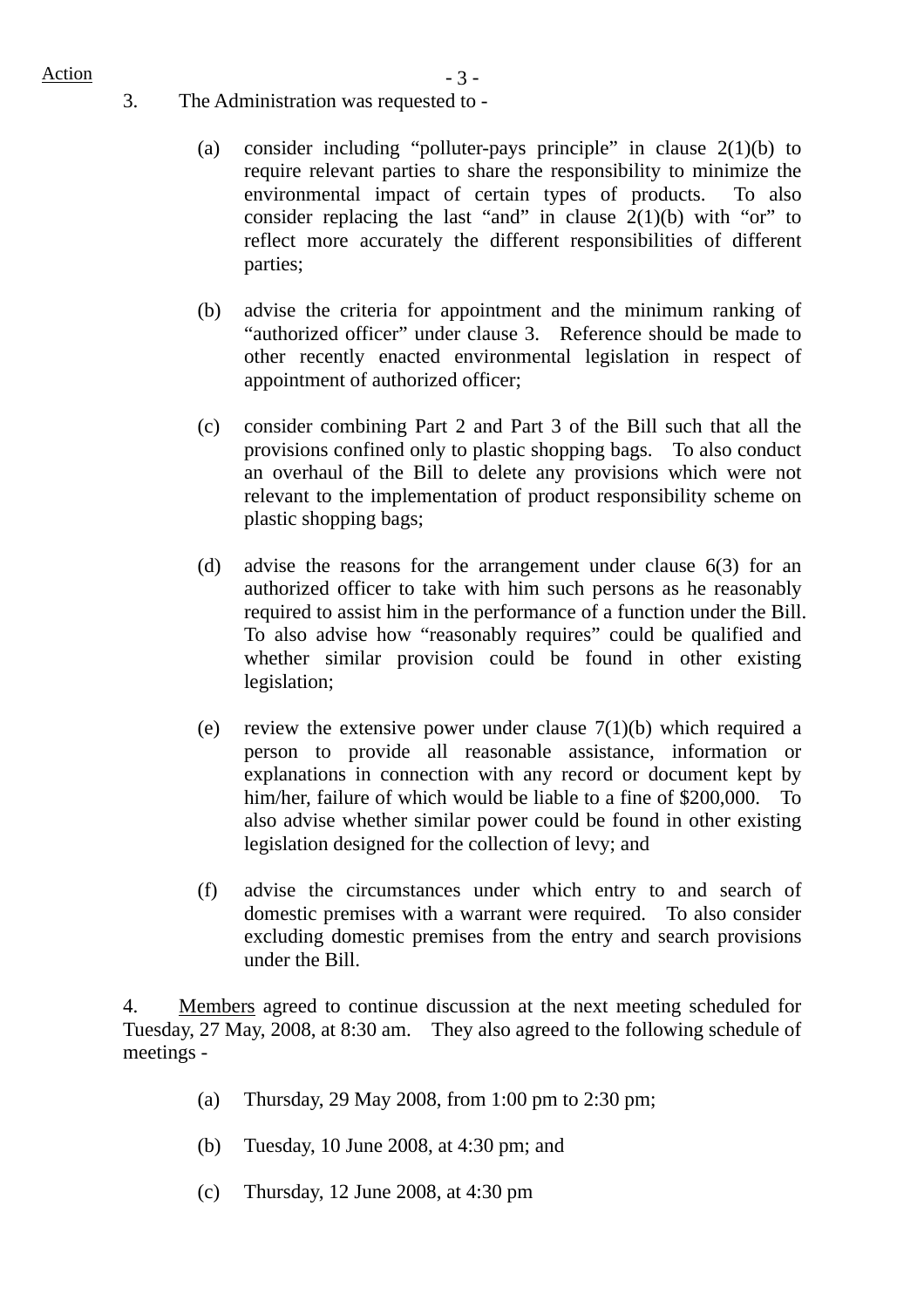### **III Any other business**

5. There being no other business, the meeting ended at 10:34 am.

Council Business Division 1 Legislative Council Secretariat 5 June 2008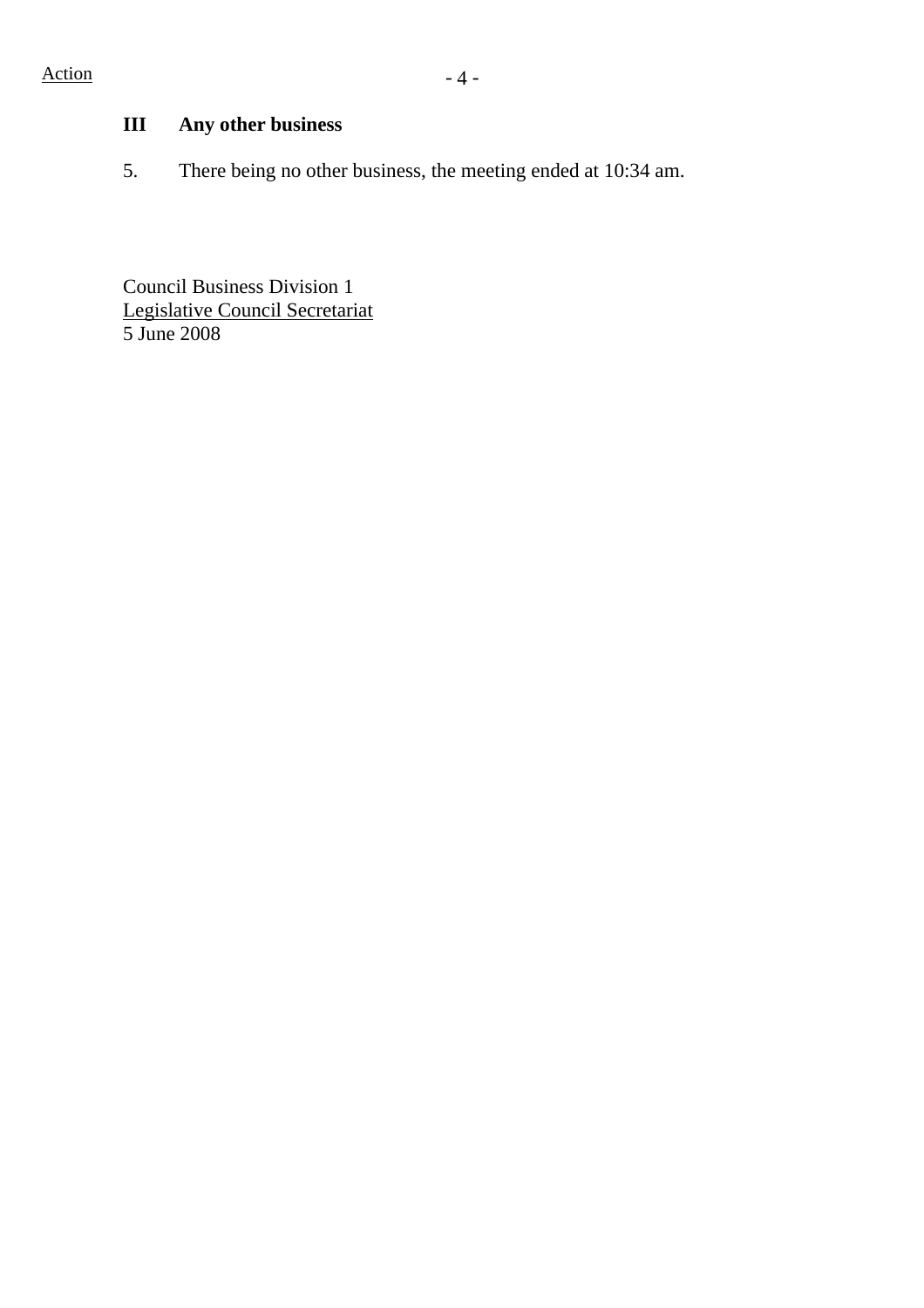#### **Proceedings of the Bills Committee on Product Eco-responsibility Bill Meeting on Tuesday, 13 May 2008, at 8:30 am in Conference Room A of the Legislative Council Building**

| <b>Time Marker</b> | <b>Speaker</b>                              | Subject(s)                                                                                                                                                                                                                                                                                                                                              | <b>Action Required</b>                                                                                                                                                                                                                                                 |
|--------------------|---------------------------------------------|---------------------------------------------------------------------------------------------------------------------------------------------------------------------------------------------------------------------------------------------------------------------------------------------------------------------------------------------------------|------------------------------------------------------------------------------------------------------------------------------------------------------------------------------------------------------------------------------------------------------------------------|
| 000000 - 000014    | Chairman                                    | Confirmation of minutes of the<br>meeting held on 15 April 2008<br>(LC Paper No. CB(1) 1487/07-08))                                                                                                                                                                                                                                                     |                                                                                                                                                                                                                                                                        |
| 000015 - 000837    | Chairman<br>Administration                  | Meeting arrangements<br>Continuation<br>clause-by-clause<br>of<br>of<br>examination<br>the<br>Product<br>Eco-responsibility Bill (the Bill)<br>Clause 2 - Purposes of the Bill<br>Chairman's proposal of including<br>"polluter-pays<br>principle"<br>in<br>clause $2(1)(b)$                                                                            | The Administration<br>consider<br>to<br>including<br>"polluter-pays<br>principle"<br>in<br>clause $2(1)(b)$<br>to<br>require<br>relevant<br>parties to share the<br>responsibility<br>to<br>minimize<br>the<br>environmental<br>impact of certain<br>types of products |
| 000838 - 001449    | Ms Miriam LAU<br>Administration<br>ALA5     | Ms Miriam LAU's suggestion of<br>replacing the last "and" in clause<br>$2(1)(b)$ with "or" to reflect more<br>different<br>accurately<br>the<br>responsibilities of different parties                                                                                                                                                                   | Administration<br>The<br>to consider replacing<br>the last "and"<br>in<br>clause $2(1)(b)$ with<br>"or" to reflect more<br>accurately<br>the<br>different<br>responsibilities<br>of<br>different parties                                                               |
| 001450 - 001834    | Administration<br>Chairman                  | Clause 3 - Interpretation                                                                                                                                                                                                                                                                                                                               |                                                                                                                                                                                                                                                                        |
| 001835 - 002426    | Ms Miriam LAU<br>Administration<br>Chairman | Ms Miriam LAU's concerns about -<br>(a) the lack of a minimum rank for<br>"authorized officers", particularly<br>in view of their extensive powers<br>under clause 6 of the Bill;<br>(b) criteria<br>for<br>appointment<br>of<br>authorized officers; and<br>(c) the check and balance in place to<br>prevent abuse of powers by<br>authorized officers |                                                                                                                                                                                                                                                                        |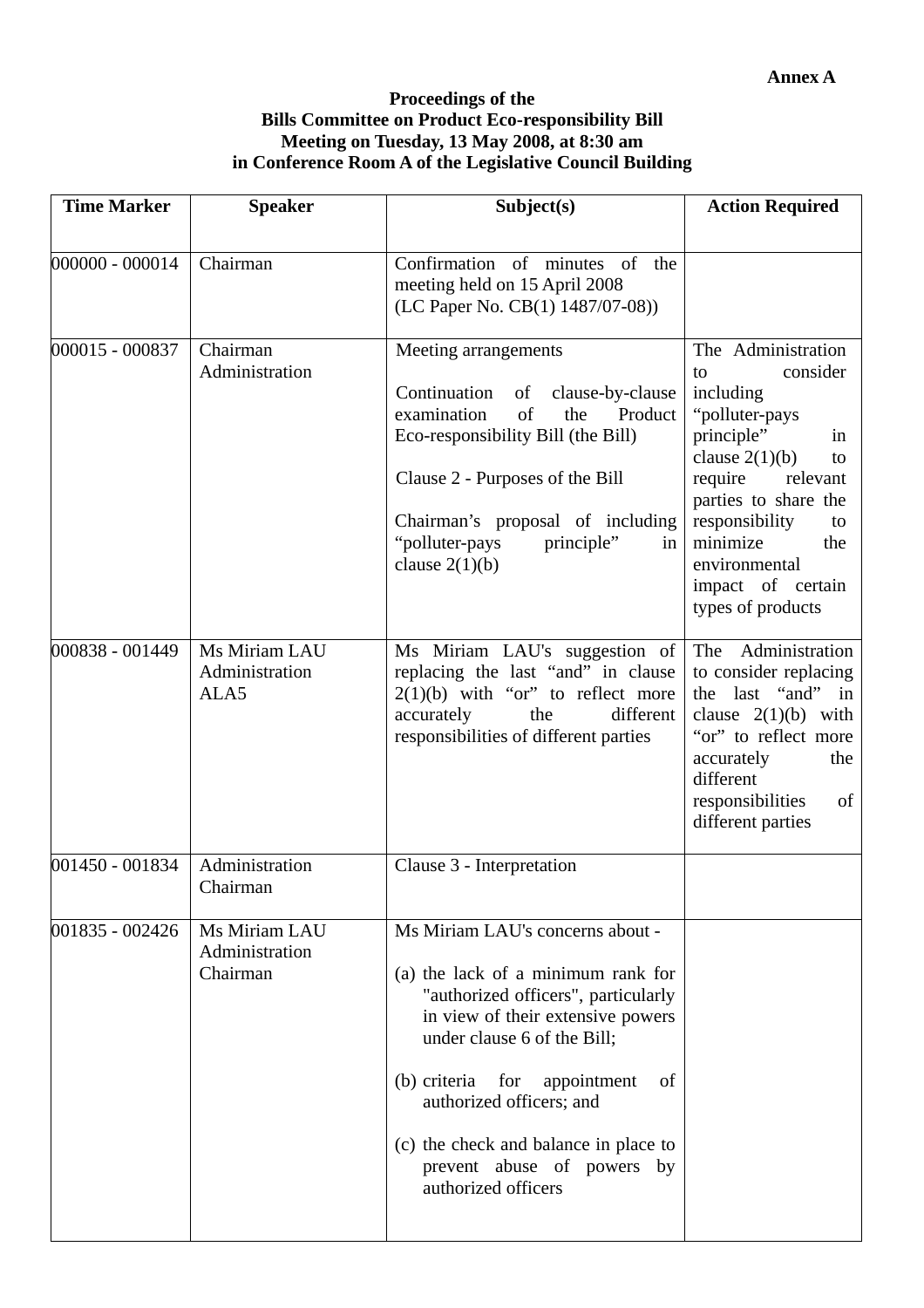|                    | $-2-$                                          |                                                                                                                                                                                                                                                                                   |                                                                                                                                                                                                                                                                                                                       |  |
|--------------------|------------------------------------------------|-----------------------------------------------------------------------------------------------------------------------------------------------------------------------------------------------------------------------------------------------------------------------------------|-----------------------------------------------------------------------------------------------------------------------------------------------------------------------------------------------------------------------------------------------------------------------------------------------------------------------|--|
| <b>Time Marker</b> | <b>Speaker</b>                                 | Subject(s)                                                                                                                                                                                                                                                                        | <b>Action Required</b>                                                                                                                                                                                                                                                                                                |  |
|                    |                                                | Administration's explanation -<br>(a) the Director of Environmental<br>Protection (DEP) would issue<br>authorization<br>written<br>to<br>authorized officers of appropriate<br>perform<br>ranks<br>specific<br>to<br>functions.<br>authorized<br>An                               |                                                                                                                                                                                                                                                                                                                       |  |
|                    |                                                | officer, if requested, would need<br>produce<br>the<br>written<br>to<br>authorization when performing<br>functions under the Ordinance, if<br>enacted; and<br>(b) the appointment of authorized                                                                                   |                                                                                                                                                                                                                                                                                                                       |  |
|                    |                                                | officers was a common provision<br>in environmental legislation                                                                                                                                                                                                                   |                                                                                                                                                                                                                                                                                                                       |  |
| 002427 - 002553    | Mr SIN Chung-kai<br>Chairman                   | Mr SIN Chung-kai's remark that<br>there were different requirements on<br>of<br>appointment<br>authorized<br>the<br>officers as provided in other recently<br>enacted environmental legislation                                                                                   | Administration<br>The<br>to advise the criteria<br>for appointment and<br>minimum<br>the<br>ranking<br>of<br>"authorized officer"<br>under<br>clause<br>3.<br>Reference should be<br>other<br>made<br>to<br>recently<br>enacted<br>environmental<br>legislation in respect<br>of appointment of<br>authorized officer |  |
| 002554 - 002705    | Mr WONG Ting-kwong<br>Chairman                 | Mr WONG Ting-kwong's request<br>for examples of legislation with<br>provision for appointment<br>of<br>authorized officers                                                                                                                                                        |                                                                                                                                                                                                                                                                                                                       |  |
| 002706 - 002931    | Mr SIN Chung-kai<br>Chairman<br>Administration | Mr SIN Chung-kai's concern about<br>the need for empowering authorized<br>officers to search premises other than<br>domestic premises without a warrant<br>when the focus of the Bill was<br>merely on imposing a levy on PSBs<br>rather than regulating a hazardous<br>substance |                                                                                                                                                                                                                                                                                                                       |  |
|                    |                                                | Administration's explanation that<br>offences under the Bill might<br>involve fraudulent acts, such as<br>under-reporting of the levy collected                                                                                                                                   |                                                                                                                                                                                                                                                                                                                       |  |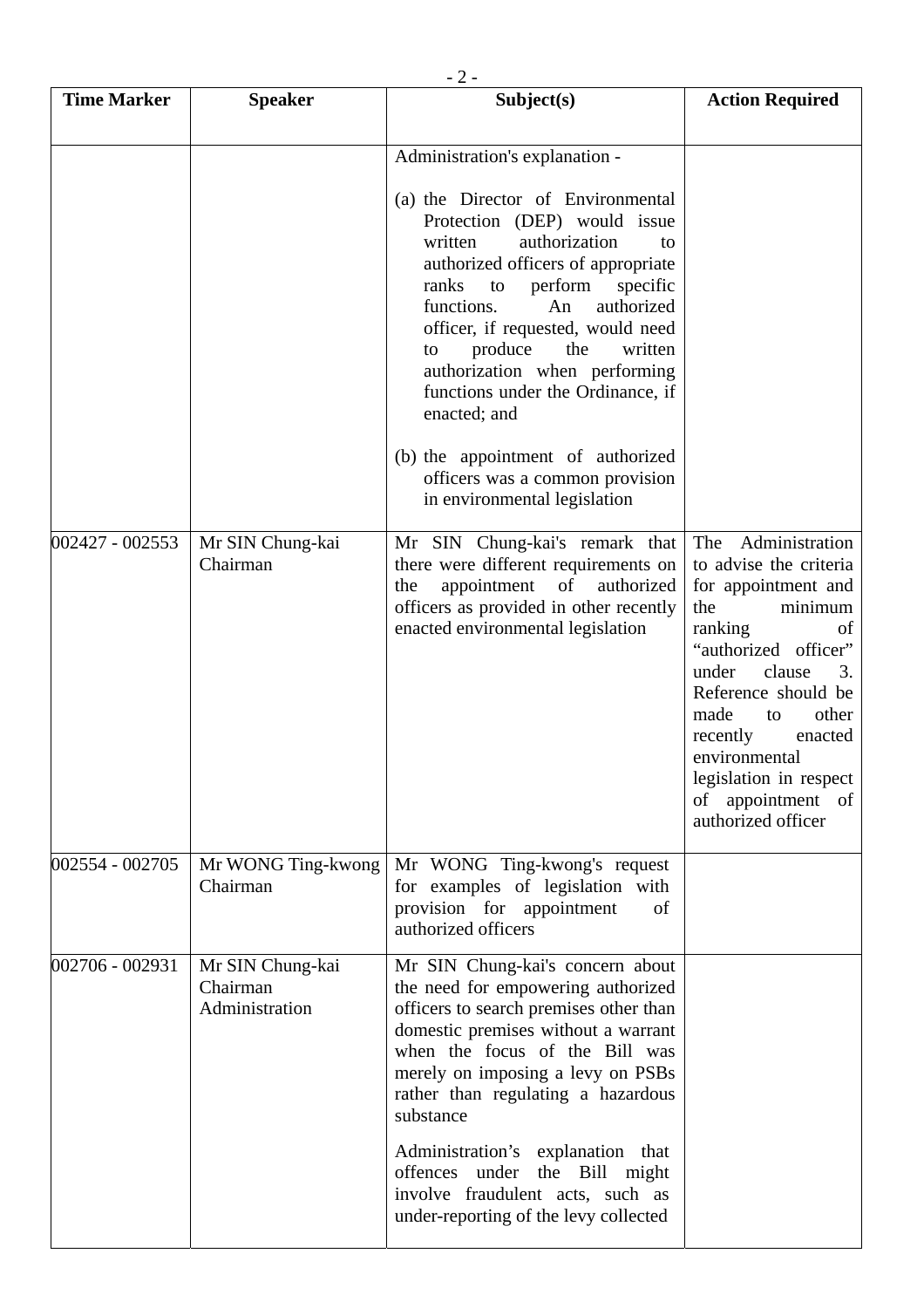|                    | $-3-$                                                      |                                                                                                                                                                                                                                                                                                                                                                                                                                                                                                                                   |                        |  |
|--------------------|------------------------------------------------------------|-----------------------------------------------------------------------------------------------------------------------------------------------------------------------------------------------------------------------------------------------------------------------------------------------------------------------------------------------------------------------------------------------------------------------------------------------------------------------------------------------------------------------------------|------------------------|--|
| <b>Time Marker</b> | <b>Speaker</b>                                             | Subject(s)                                                                                                                                                                                                                                                                                                                                                                                                                                                                                                                        | <b>Action Required</b> |  |
| 002932 -003439     | Chairman<br>Mr SIN Chung-kai<br>Chairman<br>Administration | Part 2, Division 1 - Application<br>Clause 4 - Prescribed products to<br>which Part 2 applies<br>Discussion on meaning of PSBs                                                                                                                                                                                                                                                                                                                                                                                                    |                        |  |
| 003440 - 003549    | Administration                                             | Part 2, Division 2 - Regulation:<br>general powers<br>Clause 5 - General provisions as to<br>any regulation made under the<br>Ordinance                                                                                                                                                                                                                                                                                                                                                                                           |                        |  |
| 003550 - 003937    | Mr WONG Ting-kwong<br>Administration<br>Chairman           | Mr WONG Ting-kwong's concern<br>about the extensive power of the<br>for<br>Secretary<br>Environment<br>the<br>(SEN)/DEP under clause 5 of the Bill                                                                                                                                                                                                                                                                                                                                                                                |                        |  |
| 003938 - 004104    | Ms Audrey EU<br>Administration                             | Discussion<br>the<br>of<br>on<br>power<br>SEN/DEP to grant exemptions                                                                                                                                                                                                                                                                                                                                                                                                                                                             |                        |  |
| 004105 - 004808    | Ms Miriam LAU<br>Chairman<br>Administration                | Ms Miriam LAU's enquiry on the<br>power to make regulations under<br>clause 5 and clause 27<br>Administration's explanation-<br>(a) clause 5 spelt out the general<br>provisions for supplementing any<br>regulation-making<br>provisions<br>under the Ordinance, if enacted.<br>Such provisions might apply to<br>other products to be added to the<br>Ordinance later<br>through<br>an<br>amendment bill; and<br>(b) clause 27 empowered SEN to<br>make regulations for and with<br>respect to PSBs under Part 3 of<br>the Bill |                        |  |
| 004809 - 005526    | Ms Audrey EU<br>Chairman<br>Administration                 | Ms Audrey EU's enquiry on the<br>clause which would prevail if there<br>was conflict between clause 5 and<br>clause 27<br>Administration's explanation -<br>(a) clause 5 supplemented clause 27<br>in the making of regulations and                                                                                                                                                                                                                                                                                               |                        |  |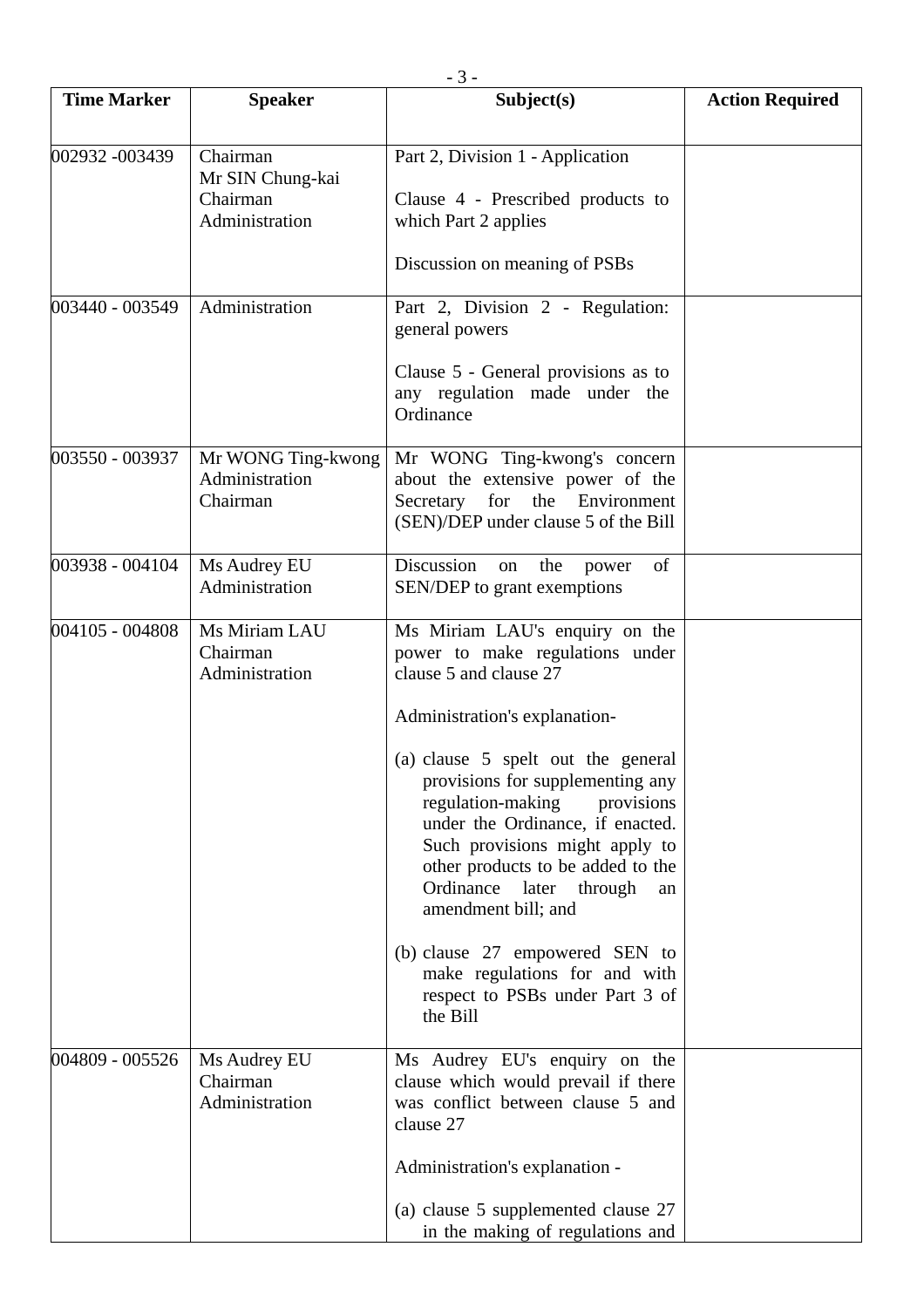|                    | $-4-$                                                    |                                                                                                                                                                                                                                                                                                                                                                                                                                                                               |                                                                                                                                                                                                                                                                                                                                                                                                                                                                         |  |
|--------------------|----------------------------------------------------------|-------------------------------------------------------------------------------------------------------------------------------------------------------------------------------------------------------------------------------------------------------------------------------------------------------------------------------------------------------------------------------------------------------------------------------------------------------------------------------|-------------------------------------------------------------------------------------------------------------------------------------------------------------------------------------------------------------------------------------------------------------------------------------------------------------------------------------------------------------------------------------------------------------------------------------------------------------------------|--|
| <b>Time Marker</b> | <b>Speaker</b>                                           | Subject(s)                                                                                                                                                                                                                                                                                                                                                                                                                                                                    | <b>Action Required</b>                                                                                                                                                                                                                                                                                                                                                                                                                                                  |  |
|                    |                                                          | the two clauses should be read<br>together; and<br>(b) the wording of clause 5 could be<br>reviewed<br>make<br>the<br>to<br>cross-referencing more explicit                                                                                                                                                                                                                                                                                                                   |                                                                                                                                                                                                                                                                                                                                                                                                                                                                         |  |
| 005527 - 005612    | Chairman<br>Administration                               | Clause 6 - Authorized officers                                                                                                                                                                                                                                                                                                                                                                                                                                                |                                                                                                                                                                                                                                                                                                                                                                                                                                                                         |  |
| 005613 - 010057    | Ms Miriam LAU<br>Administration                          | Ms Miriam LAU's concerns about -<br>(a) the power under clause 6 to allow<br>an authorized officer to take with<br>such<br>he<br>him<br>persons<br>as<br>reasonably required to assist him<br>in the performance of a function<br>under the Bill; and<br>(b) there was no objective standard<br>on "reasonably requires"<br>Administration's explanation that<br>objective<br>standard<br>of<br>the<br>reasonableness was embodied in the<br>expression "reasonably requires" | Administration<br>The<br>to advise the reason<br>for the arrangement<br>under clause $6(3)$ for<br>an authorized officer<br>to take with him<br>such persons as he<br>reasonably required<br>to assist him in the<br>of<br>performance<br><sub>a</sub><br>function under the<br>Bill.<br>To also advise<br>"reasonably"<br>how<br>requires"<br>could be<br>qualified<br>and<br>similar<br>whether<br>provision could be<br>found<br>other<br>in<br>existing legislation |  |
| 010058 - 010158    | Mr SIN Chung-kai                                         | Mr SIN Chung-kai's request to<br>specify the ranking of authorized<br>officers under the Bill                                                                                                                                                                                                                                                                                                                                                                                 |                                                                                                                                                                                                                                                                                                                                                                                                                                                                         |  |
| 010159 - 011742    | Miss CHAN Yuen-han<br>ALA5<br>Chairman<br>Administration | Miss CHAN Yuen-han's concern<br>about the extensive power<br>of<br>SEN/DEP in setting the levy on<br><b>PSBs</b><br>Chairman's views that -<br>(a) the Bill should focus on the levy<br>on PSBs; and<br>(b) the general provisions applicable<br>to other products should be<br>introduced<br>by<br>of<br>way<br>an<br>amendment bill                                                                                                                                         |                                                                                                                                                                                                                                                                                                                                                                                                                                                                         |  |
| 011743 - 011842    | Ms Miriam LAU<br>Administration                          | Ms Miriam LAU's concerns -<br>(a) there was a need to examine the                                                                                                                                                                                                                                                                                                                                                                                                             | Administration<br>The<br>consider<br>to<br>combining Part 2 and                                                                                                                                                                                                                                                                                                                                                                                                         |  |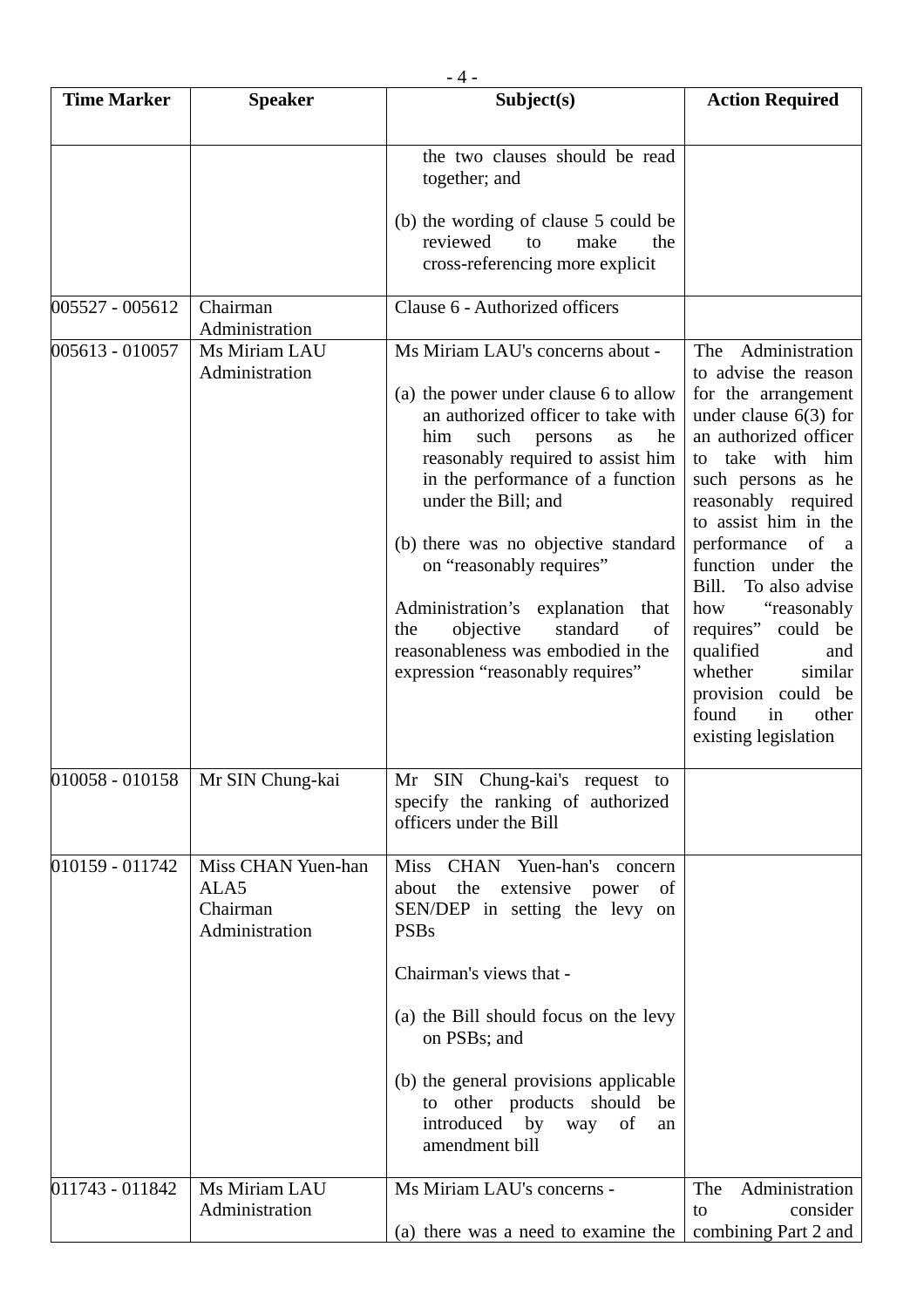|                    | $-5-$                        |                                                                                                                                                                                                                                                                                                                                                      |                                                                                      |  |
|--------------------|------------------------------|------------------------------------------------------------------------------------------------------------------------------------------------------------------------------------------------------------------------------------------------------------------------------------------------------------------------------------------------------|--------------------------------------------------------------------------------------|--|
| <b>Time Marker</b> | <b>Speaker</b>               | Subject(s)                                                                                                                                                                                                                                                                                                                                           | <b>Action Required</b>                                                               |  |
|                    |                              |                                                                                                                                                                                                                                                                                                                                                      |                                                                                      |  |
|                    |                              | propriety of the powers under<br>Part 2 when the focus of the Bill<br>was merely on imposing a levy<br>on PSBs; and                                                                                                                                                                                                                                  | Part 3 of the Bill<br>such that<br>all<br>the<br>provisions confined<br>only to PSBs |  |
|                    |                              | (b) consideration could be given to<br>deleting Part 2 and incorporating<br>in Part 3 the relevant provisions<br>under Part 2 which<br>were<br>necessary for taking forward the<br>levy on PSBs                                                                                                                                                      |                                                                                      |  |
|                    |                              | Administration's explanation -                                                                                                                                                                                                                                                                                                                       |                                                                                      |  |
|                    |                              | (a) as presently drafted, clause 4<br>restricted the application of the<br>general provisions in Part 2 to<br>PSBs only.<br>If<br>additional<br>products were to be included in<br>this Part at a later stage by an<br>amendment bill, the bill might<br>modify some general provisions<br>in Part 2 to make them suitable<br>for specific products; |                                                                                      |  |
|                    |                              | (b) certain powers, such as the<br>power to obtain information and<br>search,<br>were<br>necessary<br>to<br>facilitate<br>investigation<br>and<br>enforcement in implementing<br>the levy on PSBs; and                                                                                                                                               |                                                                                      |  |
|                    |                              | (c) similar powers were conferred in<br>legislation<br>other<br>concerning<br>levies                                                                                                                                                                                                                                                                 |                                                                                      |  |
|                    |                              | Chairman's reiteration<br>that<br>the<br>powers under the Bill should be<br>confined to enforcement of the levy<br>on PSBs only                                                                                                                                                                                                                      |                                                                                      |  |
|                    |                              | ALA5's advice that it remained a<br>policy decision on whether Parts 2<br>and 3 should be combined                                                                                                                                                                                                                                                   |                                                                                      |  |
| 011843 -012125     | Mr SIN Chung-kai<br>Chairman | Mr SIN Chung-kai's concern about<br>the power of entry and search under<br>clause 8 which might be overly<br>excessive for the levy on PSBs                                                                                                                                                                                                          |                                                                                      |  |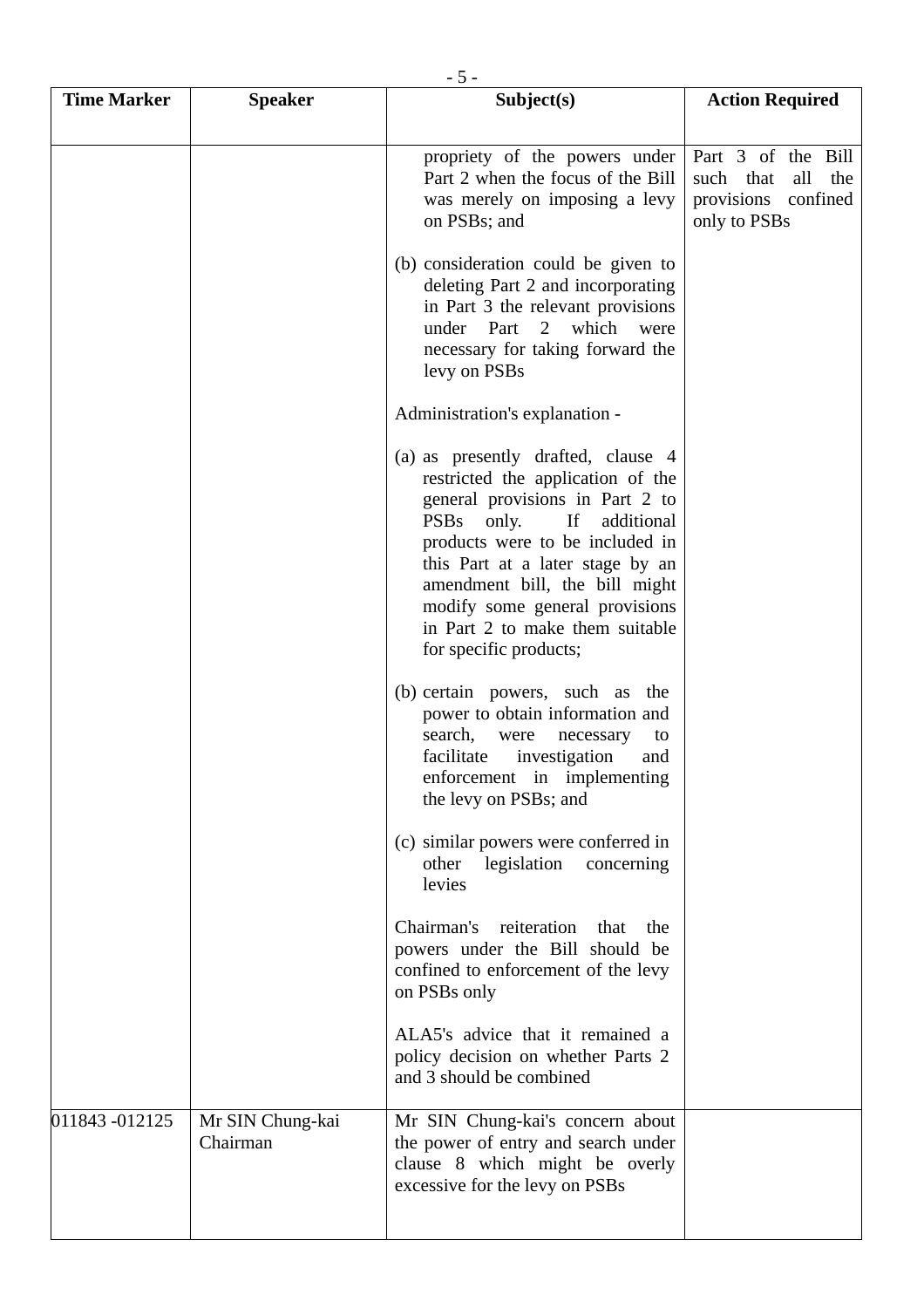|                    | $-6-$                                       |                                                                                                                                                                                                                                                                                                                                                                                                                                                                                                                                                                                                                                                                                                                                                                                                                                                                                     |                                                                                                                                                                                                                                                                                                                                                                                                                                                                                                                                                       |  |
|--------------------|---------------------------------------------|-------------------------------------------------------------------------------------------------------------------------------------------------------------------------------------------------------------------------------------------------------------------------------------------------------------------------------------------------------------------------------------------------------------------------------------------------------------------------------------------------------------------------------------------------------------------------------------------------------------------------------------------------------------------------------------------------------------------------------------------------------------------------------------------------------------------------------------------------------------------------------------|-------------------------------------------------------------------------------------------------------------------------------------------------------------------------------------------------------------------------------------------------------------------------------------------------------------------------------------------------------------------------------------------------------------------------------------------------------------------------------------------------------------------------------------------------------|--|
| <b>Time Marker</b> | <b>Speaker</b>                              | Subject(s)                                                                                                                                                                                                                                                                                                                                                                                                                                                                                                                                                                                                                                                                                                                                                                                                                                                                          | <b>Action Required</b>                                                                                                                                                                                                                                                                                                                                                                                                                                                                                                                                |  |
| 012126 - 012602    | Administration                              | Administration's explanation on -<br>Power<br>obtain<br>Clause<br>7<br>$\overline{\phantom{a}}$<br>to<br>information and samples<br>Clause 8 - Power of entry and<br>search                                                                                                                                                                                                                                                                                                                                                                                                                                                                                                                                                                                                                                                                                                         |                                                                                                                                                                                                                                                                                                                                                                                                                                                                                                                                                       |  |
| 012603 - 013342    | Ms Miriam LAU<br>Administration<br>Chairman | Ms Miriam LAU's concerns about -<br>(a) the extensive power under clause<br>$7(1)(b)$ which required a person<br>provide<br>all<br>reasonable<br>to<br>information<br>assistance,<br><b>or</b><br>explanations in connection with<br>any record or document kept by<br>him/her, failure of which would<br>be liable to a fine of $$200,000;$<br>and<br>(b) the need for the power of entry<br>and search of premises other than<br>domestic premises without a<br>warrant when the focus of the<br>Bill was on the levy on PSBs<br>Administration's explanation -<br>(a) reference to other environment<br>legislation had been made in<br>drafting the Bill; and<br>(b) power of entry and search of<br>domestic premises with warrant<br>other<br>present<br>in<br>was<br>environmental legislation, such<br>the Hazardous Chemicals<br><b>as</b><br>Control Ordinance (Cap. 595) | Administration<br>The<br>review<br>the<br>to<br>extensive<br>power<br>under clause $7(1)(b)$<br>to require a person to<br>provide<br>all<br>reasonable<br>assistance,<br>information<br><b>or</b><br>explanations<br>in<br>connection with any<br>record or document<br>kept<br>by<br>him/her,<br>failure<br>of<br>which<br>would be liable to a<br>of<br>\$200,000.<br>fine<br>also<br>To<br>advise<br>whether<br>similar<br>be<br>could<br>power<br>found<br>other<br>in<br>legislation<br>existing<br>designed<br>for<br>the<br>collection of levy |  |
| 013343 - 013602    | Miss CHAN Yuen-han                          | CHAN Yuen-han's concern<br><b>Miss</b><br>about the extensive power under<br>clause 7 and clause 8 which might<br>not be required for the levy on PSBs                                                                                                                                                                                                                                                                                                                                                                                                                                                                                                                                                                                                                                                                                                                              |                                                                                                                                                                                                                                                                                                                                                                                                                                                                                                                                                       |  |
| 013603 - 013710    | Mr SIN Chung-kai<br>Chairman                | Mr SIN Chung-kai's view that a<br>direct<br>comparison<br>between<br>hazardous chemicals and PSBs was<br>not appropriate as the latter would<br>not pose any threat to the community                                                                                                                                                                                                                                                                                                                                                                                                                                                                                                                                                                                                                                                                                                |                                                                                                                                                                                                                                                                                                                                                                                                                                                                                                                                                       |  |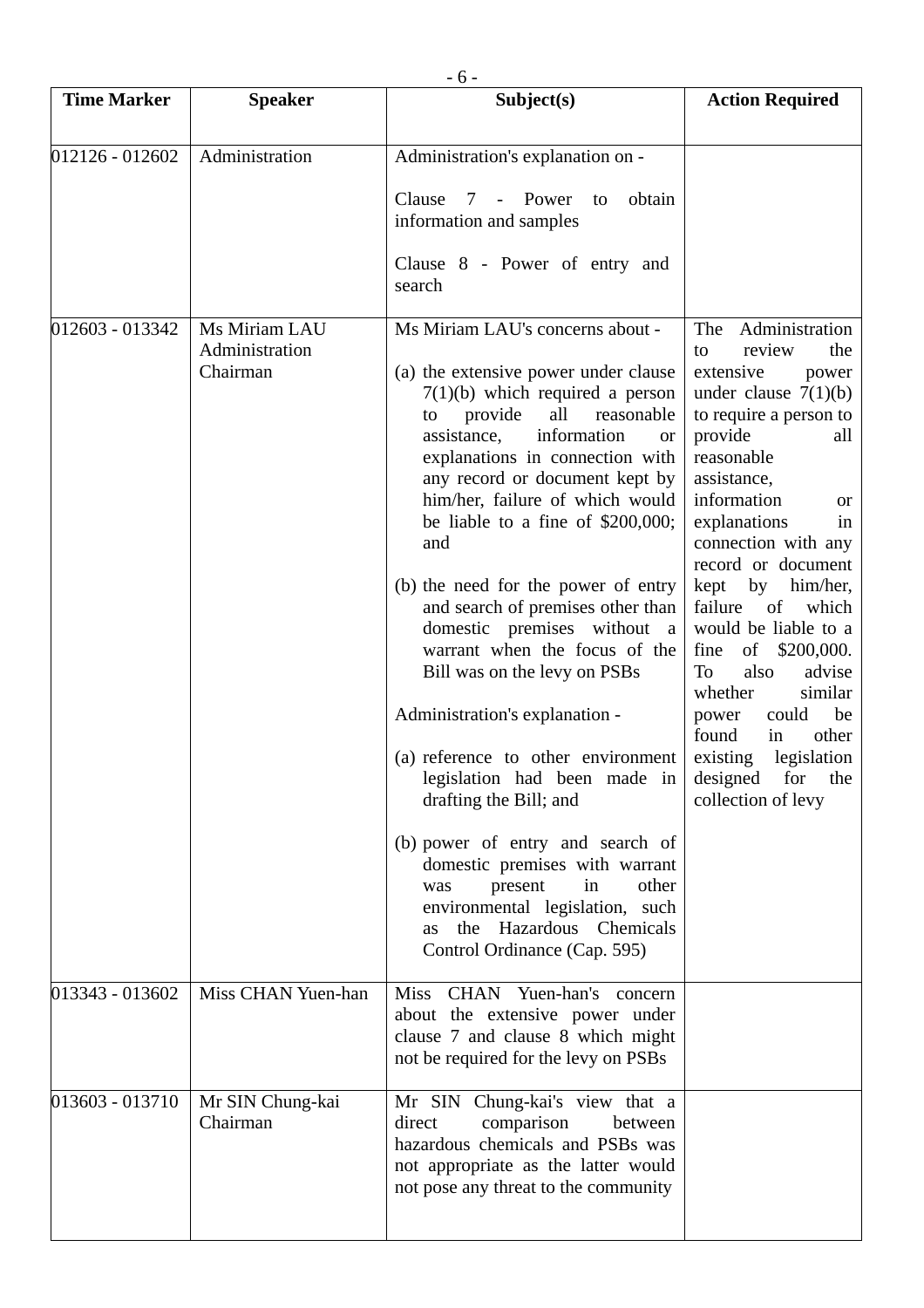| - 7 -              |                                                    |                                                                                                                                                                                                                                                                                                                                                                                                                                                                       |                                                                                                                                                                                                                                                                                                         |
|--------------------|----------------------------------------------------|-----------------------------------------------------------------------------------------------------------------------------------------------------------------------------------------------------------------------------------------------------------------------------------------------------------------------------------------------------------------------------------------------------------------------------------------------------------------------|---------------------------------------------------------------------------------------------------------------------------------------------------------------------------------------------------------------------------------------------------------------------------------------------------------|
| <b>Time Marker</b> | <b>Speaker</b>                                     | Subject(s)                                                                                                                                                                                                                                                                                                                                                                                                                                                            | <b>Action Required</b>                                                                                                                                                                                                                                                                                  |
| 013711 - 013836    | Mrs Selina CHOW<br>Administration<br>Chairman      | Mrs Selina CHOW's concern about<br>possible abuse of the extensive<br>power for the implementation of levy<br>on PSBs<br>Administration's explanation<br>that<br>Part 2 set out the general provisions<br>while provisions particular to PSBs<br>were set out in Part 3 and both Parts<br>were complementary to each other                                                                                                                                            |                                                                                                                                                                                                                                                                                                         |
| 013837 - 014225    | Chairman<br>Administration                         | Chairman's concern that clause 7 did<br>not specify clearly the information<br>and samples which should be kept<br>Administration's explanation<br>that<br>according to clause 24, records and<br>documents to be kept would be<br>prescribed by regulation                                                                                                                                                                                                           |                                                                                                                                                                                                                                                                                                         |
| 014226 - 014556    | Miss CHAN Yuen-han                                 | Miss CHAN Yuen-han's request for<br>the Administration to review the<br>drafting of clause 4 such that it only<br>applied to PSBs<br>Administration's explanation that the<br>present wording of clause 4 restricted<br>the application of Part 2 to PSBs<br>only                                                                                                                                                                                                     |                                                                                                                                                                                                                                                                                                         |
| 014557 - 015442    | Ms Miriam LAU<br>Administration<br>Mrs Selina CHOW | Ms Miriam LAU's query about the<br>need for the power to enter and<br>search premises for minor offences<br>in association with the levy on PSBs<br>Mrs Selina CHOW's view that the<br>power of entry and search of<br>domestic premises in relation to the<br>levy on PSBs should be removed<br>Administration's explanation that the<br>power of entry and search was meant<br>facilitate<br>investigation<br>into<br>to<br>fraudulent acts by prescribed retailers | Administration<br>The<br>advise<br>the<br>to<br>circumstances under<br>which entry to and<br>search of domestic<br>premises<br>with<br>a<br>warrant<br>were<br>required.<br>To<br>also<br>consider<br>excluding<br>domestic<br>premises<br>from the entry and<br>search<br>provisions<br>under the Bill |
| 015443 - 015526    | Mr Vincent FANG                                    | Mr Vincent FANG's view that the<br>Bill as presently drafted had included<br>general provisions applicable to both<br>PSBs and other products. As the<br>focus of the Bill was on levy on<br>PSBs, consideration should be given                                                                                                                                                                                                                                      | Administration<br>The<br>conduct<br>to<br>an<br>overhaul of the Bill<br>delete<br>to<br>any<br>which<br>provisions<br>were not relevant to                                                                                                                                                              |